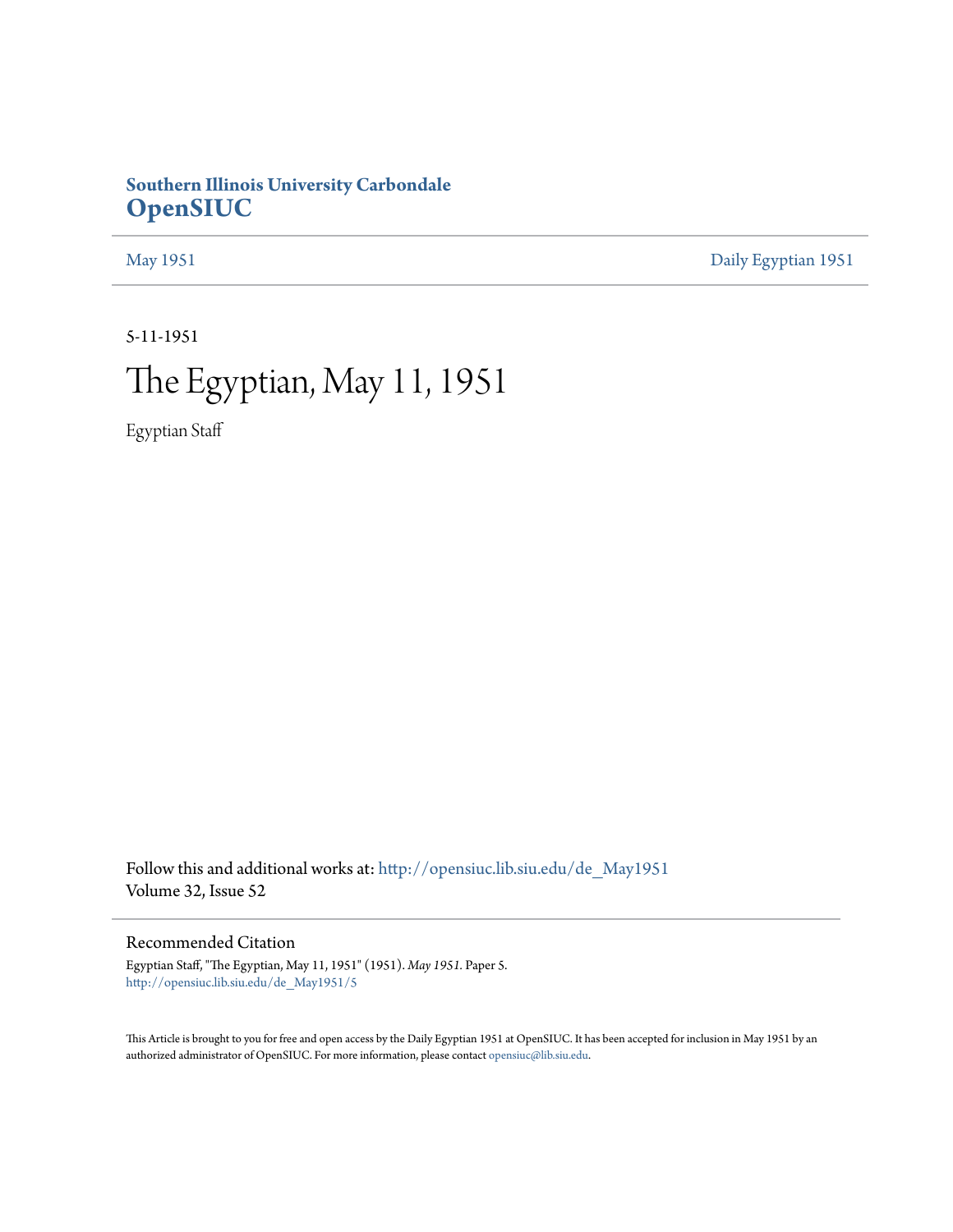

junior, and senior classes will be<br>elected to serve on the Council. hold the position as chairman of **today until tonight after the** solo South University.<br>The 1951 Homeomoning. This year's **promise that the area may SOO South University.** The IMO ROW of the argument of the area of the G I I IGH SPOTS of the Greek I by Mrs. Hunt Mitchell.<br>Sophomore representatives, this the prom. Week activities on Thursday will while a student at Southern,

position on the Student Council a lother than spring.<br>student punt have at loot a three. Overall chairman of the dance Crab Orchard Lake. student must have at least a three  $\int$ is. Jim Parker, president of the Highlighting Saturday's activities point average and must be earrying  $\int$  ... In late or line of the Greek Week dance. at least  $12^{\circ}$  quarter hours at the junior class. Other committee chair- will be the Greek Week dance.  $\frac{1}{\text{She}}$  will present Sarasate's "Les time of the election. In order to men are Wilma Dummeier, invi-<br>Theme of the election. In order to Imen are Wilma Dummeier, invi-Theme of the informal dance to Adeaux" and Schubert's "Ava Ma-<br>qualify as a sophemore represe time of the election. In order to tations: Jo Ann Eblen. program; he held in the Old Science gym ria.<br>quality as a sophomore representa-<br>tion a student must have a minitive a student must have a mini- and Jim Parker, decorations.<br>mum of 24 credit hours and a The invitations which were sent the "Most Valuable Sorority Girl" The Southern Illinois Symphony **LEONARD FLETTRICH** mum of 24 credit hours and a <sup>The in</sup>yitations which were sent the "Most Valuable Sociolity Office ... The Southern life ... The Southern life ... The Southern life and senior will and "Most Valuable Fraternity

least a three point average and a Dallas. Texas, will be on campus  $\frac{17600 - 2}{500}$  p.m. three card tournaments thousaneus though the card tournament the minimum of 48 credit hours. Thus,  $\frac{1}{2}$  May 16 to interview f a student does not have to be a and office work for that company. will be held. A bridge tournament intellect<br>junior to qualify.<br> $\frac{1}{2}$  intellectual Sigma Sigma Epsi- music.

## chairman will be held Tuesday at **Ridgway Tonight** Sunday. Greek Week will get under the presentation of the same time, she became known 22 oils and about 15 sketches.<br>
the Main gate, according to Tom the Main gate. according to Tom Greek Sing contest to be held on as a music critic form and sen-<br>Sloan, president of this year's Stu-<br>Sloan, president of this year's Stu-<br>Members of the junior and sen-<br>Wednesday at 7 p.m. Sloan, president of this year's Stu-<br>dent Council. Polls will be open life that sand their guests will dance Shryock auditorium. The public is papers.<br>from 8 a.m. until 4 p.m.

fo the music of Austin Little and invited to attend the Sing.<br>his orchestra, this Friday night on

- If Soon Will Happen ...<br>Friday, May 11—Junior-Senior Prom, Lake Ridgway parking lot. Norman Megeff, freshman from The honored soloist of the eve-<br>8:30-11:30 p.m. event of the Southern Illi-<br>8:30-11:30 p.m. iday. May 11—Junior-Senior Prom. Lake Ridgway parking lot. Sorman Megeff, freshman from The honored soloist of the eve-<br>8:30-11:30 p.m. Buttle Theatre, 3:30-9:30 p.m. the first regional Newspaper's Or- tive of Anna. Having
- Americanism Conference, Little Theatre. 3:30-9:30 p.m. the first regional Newspaper's Or- tive of Anna. Having made appear- a concert on March 21 will be first regional Newspaper's Or- tive of Anna. Having made appear- a The Saturday, May 12-Southern Illinois Music Festival. McAndrew atorical Contest which was held in ances on radio, television, in opera, durated to real atom of the Stadium, 7:30 p.m. standard time.
- Monday. May 14—Student Recital. Little Theatre. 7:30 p.m. went to a student from Loyola Uni- hailed by critics as one of the most The concert to be broadcast was<br>Wednesday, May 16—Greek Week begins with Greek Sing, Shryock
- Wednesday, May 16—Greek Week begins with Greek Sing, Shryock versity. All students entered in the versatile of America's young art- the one which featured "Peter and<br>auditorium, 7 p.m. Open house at Delta Sigma Epsilon, 80 South University, immediately following.<br>Student Recital, Little Theatre, 8 p.m.<br>Thursday, May 17—Greek Week sports events all day.<br>Thursday, May 17—Greek Week sports events all day.<br>Schools were originally represented Los





SOUTHERN ILLINOIS UNIVERSITY 'Vol. 32, No. 32 \* Single Copy 3c \* Carbondale, Ill., May 11, 1951

# 'Music Under the Stars' To Feature More Than 2,000 Area Musicians

"Music Under the Stars," a galaxy of more than 2,000 Southern Illinois musical stars. will be presented in the second Southern Illinois Music festival to be staged in McAndrew stadium tomorrow night at 7:30, under supervision of Floyd V. Wakeland, associate pro· fessor of music at Southern.

**Tuesday Named As**<br> **Nomination Day**<br>
Nominations for next year's Stu-<br> **Nomination Day**<br>
Nominations for next year's Stu-<br> **Nomination Day**<br> **Nomination Day**<br>
Nominations for next year's Stu-<br> **Nomination Day**<br> **Nominati** 

sophomore representatives, this the prom.<br>year's sophomores will nominate the dance, which is to be form- be the men's sports events. Tro- Mrs. Tavior played with the orpresentatives. [Marge Risley, vice-president of the en's archery contest will be held.<br> **IN ORDER** to qualify for  $a_1^{3}$ unior class, will follow no theme [An all-Greek pients will be held.

To The Homecoming A representative of the Good-Sorrorities will combine to sponsor<br>To quality for Homecoming A representative of the Good- a formal tea in the Little Theatre<br>chairman, a student must have at year Tire and nior to qualify.<br>A student must receive a mini- Placement Office.<br>A student must receive a mini- Placement Office.<br>A student must receive a mini- Placement Office. A student must receive a mini-<br>
mum of ten nominations in order held a week from Tuesday, on May ment, and Pi Kappa Sigma will singers dressed in Elizabethan cos-<br>
to be officially nominated. ... 22. During the eleventh we mum of ten nominations in order held a week from Tuesday, on May ment, and Pi Kappa Sigma will singers dressed in Elizabethan cos-<br>to be officially nominated.  $\begin{bmatrix} 22 \\ 22 \end{bmatrix}$  During the eleventh week of conduct a pi

Greeks To Celebrate w. Morris as master of ceremonies. New Orleans Painter the honored musician of the year. **To Have Exhibit Here** Mrs. J. Clark Phillips, who has Annual Greek Week Mess, J. Clark Phillips, who has representative works of Leon-BURL IVES<br> **BURL IVES**<br> **BURL IVES**<br>
BURL IVES<br>
BURL IVES<br>
BURL IVES<br>
BURL IVES<br>
BURL IVES<br>
BURL IVES<br>
SAREA. AREA. Orleans painter, will be exhibited<br>
She accepted a position as chair- Orleans painter, will be exhibited<br>

and two spins of the second in the second in the second of the second in the second of the second to the second the terrace of Lake Ridgway at the second of next year's sophomore, the terrace of Lake Ridgway at the second effected to serve on the countries.<br>
and one student will be closed from noon to following the Sing, Delta Sigma Ep-<br>
honored musician. She will give<br>
hold the position as chairman of **today until tonight after the** sigma iden will hold an open house  $\begin{array}{c|c} \text{at} \\ \text{c} \\ \text{in} \text{g} \\ \text{two} \text{ violin} \text{ solos, accompanied} \end{array}$ 

junior representatives, and this all will be held from 8:30 to 11:30 phies will be awarded for winning chestra and sang in both the origin representatives, and this all will be held from 8:30 to 11:30 phies will be awarded year's juniors will nominate senior p.m. Decorations. according to 10 teams. Also on Thursday, a wom-<br>representatives. The number Risley, vice-president of the en's archery contest will be held. Since graduation she has ta 1) the test is a state of the state of the state of the state of the state of the university on a state of the university on  $\frac{1}{4}$  of the university on  $\frac{1}{4}$ . student must have at least a three Cyerall chairman of the dance Crab Orchard Lake.<br>point average and must be carrying in Jim, Parker, president of the Highlighting Saturday's activities ern. Illinois Symphony orchestra.

out to each junior and senior will and "Most" Valuable Fraternity orchestra will play the overture to admit two persons. There will also Man" will be presented at the "Oberon," by Weber, and the tone junior representative one must admit two persons. There will also Man" will be presented at the "Oberon," by Weber. and the tone color, but the artist's motives are<br>have a minimum of 69 hours and be a twenty or thirty minu have a minimum of 69 hours and be a twenty or thirty minute pro- dance. Also, other awards earned poem "Finlandia." by Sibelius. un-<br>I have a minimum of 106 hours For a gram during the dance. Newman by organizations during a maximum of 106 hours. For a gram during the dance. Newman hy organizations during Greek der the baton of guest director C. for religious themes and there is an enjor provided the baton of guest director C. for religious senior position one must have 107 club will sell refreshments.<br>
Senior position one must have 107 club will sell refreshments.<br>
In the presented and the presented B. Nesler. Beginning-in 1929, Nes-velocities in either expr hours as a minimum and 154 hours<br>as a maximum.<br>To qualify for Homecoming A representative of the Good-<br>To qualify for Homecoming A representative of the Good-<br>A representative of the Good-<br>Commuting a commuting a represent school instrumental a formula in the Little Theatre elementary school instrumental<br>from 2 to 4 p.m. Beginning at music and has since introduced<br>5:30 p.m. three card tournaments thousands of Herrin students to will be held. A bridge tournament their first experience in formal

to be officially nominated.<br>
The Student Council and Home-<br>
the term the representatives and<br>
coming chairman elections will be chairman will be installed.<br>
Fig. "Morley; "Rest Sweet" Now is the Month of May-<br>
ing." Morley Megeff Wins Second Nymphs." Morley; "Rest Sweet The BROADCAST RECORDINGS<br>In Orntorical Contest These Delightful Pleasant Groves." OF SYMPHONY ORCHESTRA

Chicago last Thursday. First place and in movies, Miss Spann has been<br>went to a student from Loyola Uni- hailed by critics as one of the most

Tuesday Named As Junior-Senior Prom Southern's annual Greek Week Ewing college in 1907.<br>
Nomination Day Will Be Held Near and fraternities next week begin-<br>
and Prague, and Spent Several years and Senior Senior Show outsid



Burnett Shryock, chairman of the art department, engineered the<br>show here. He was director of the New Orleans Academv of Art a few years ago when Flettrich was on the teaching faculty.

FJettrich will be on campus during part of the exhibit and will give lectures to art students.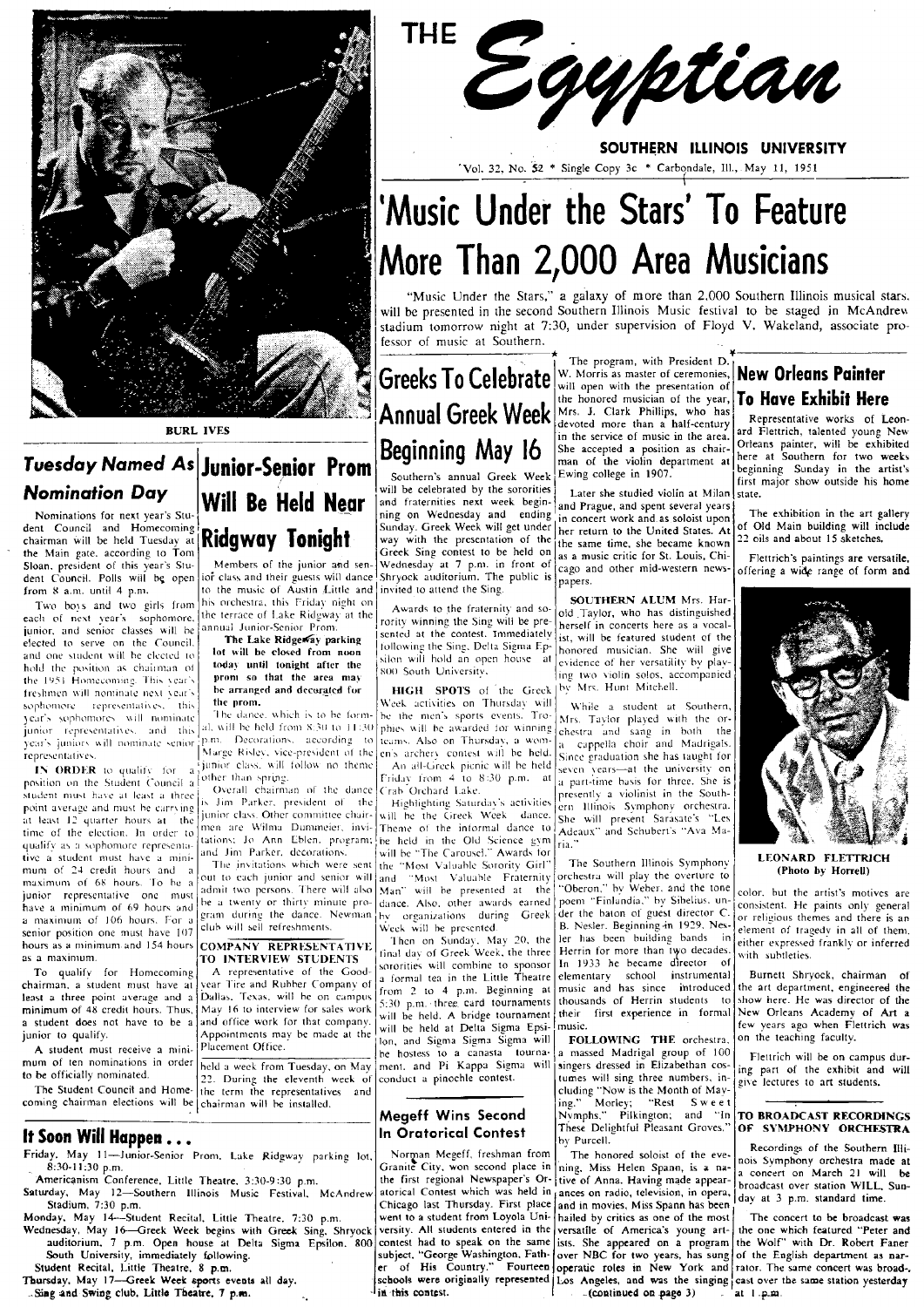THE EQUETION SOUTHERN ILLINOIS UNIVERSITY

Published semi-weekly during the school year, excepting holidays and exam weeks by students of Southern Illinois University, Carbondale, Ill. Entered as second class matter at the Carbondale post office under the Act of March 3, 1879.

## Our Opinions . . .

### **No Affidavit Required**

Nominations for Student Council members, and for homecoming chairman, will be held Tuesday, May 15.

Don't just say "I'll wait and vote in the elections, be- the foreign tanguages department,<br>cause everyone always gets nominated anyhow." In the past, as chairman. some really promising prospects have been cut off in the nominations because they received eight or nine votes, instead of dent council will be in charge of the program. The University band the required ten-because some would-be voters took it for will play the processional, the regranted that their candidate would be nominated without any cessional, and special concert numpersonal help from them.

To vote at SIU, you don't even have to sign an affidavit ed on Honors Day are as follows swearing that you are a Carbondale resident. You just have to have your activity ticket with you. Jeanette Louise Smalley, Alma;

Better check page 1 of this issue for requirements candidates for nomination.

ALSO IN CONNECTION with voting, another problem always arises-the problem of which class in which to/vote. Benton: Robert Stuart Hubner

The answer is: If you are a freshman now, but will be a sophomore next fall or winter, vote for sophomore student council members. (Don't worry about next year's freshmen representatives. They will be chosen next fall by the personnel deans from the new freshmen.)

awards are: Beverly June Baine. If you are a sophomore now, but will be a junior next Charles E. Dickerman, Joan Rose fall or winter, vote for junior representatives. If you are a Eaton Robinson. Margaret Richards Lane, Leon Sherwood Minck junior, but will be a senior next fall or winter, or if you are ler II. Wanda Strobel Mitchell. now a senior who will be back in school next year, vote for Julia Jean Tucker, Richard Stan senior class representatives. lev Vogler, John Henry Warren, William Fugene Williams, Jame

If you are a graduating senior, don't vote, period. Just accept our congratulations for a successful struggle. V. M.

## Americanism Workshop In Progress Today

icans Accept the Challenge." workshop sponsored by the Amertoday from 3:30-9:30 p.m.

7 to 9:30 p.m.

In the afternoon session Elliodor Libonate, chairman of the Americanism Commission, will speak on Dr. State Teachers College, will talk on the free of charge. "Dangers From the Extreme<br>Right:" Dr. Willis G. Swartz, dean of the graduate school, will speak by the Duplicating Service, all deon. in "Countering Subversive Move- during the months of May, June,<br>ments," and Father Robert De and July should send estimates to<br>Gaspari, Herrin, will talk on "The the Duplicating Service immediate-Responsibility of the Community ly.

"The Battle for Our Mind: Amer-1in Strengthening the Democratic a Tradition AT THE EVENING session Dr. Salem; Jack Robert Jungers, Cen-

icanism Commission, a department Orville Alexander, chairman of the Extra Community of the Illinois American Legion, and department of government, will and the Extension Division here at give a report of the afternoon ses-<br>Southern Illinois University, is son, Dr. Paul J. Campisi, Washbeing held in the Little Theatre ington university in St. Louis, will le be in charge of a rumor clinic; and The Americanism workshop will Omar J. McMackin, past departconsist of two sessions. The after- ment commander of the American noon session will last from 3:30 to Legion and Libonati will take part 6 p.m. and the evening session from  $\ln a$  Legion panel discussion. Dr. H. W. Hannah, from the University of Illinois, will speak on "Americanism, Education and Communism.

Any person interested in attend-Charles Howell, Northern ing the workshop is invited to at-

According to an announcement "The Responsibility of Schools partments needing printing done

## List of Students To Receive Honors On Honors Day, May 17, Is Announced

Southern students who have maintained high scholastic averages will be honored in an all-school assembly May 17, in Shryock auditorium.

these honors.

ship awards.

ber.

Honors Day speaker.

Dr. Georgia Winn, associate

professor of English, will be the

ceive special pins, and various or-

ganizations will announce scholar-

jointly by the Student Council and

Dr. Vera L. Peacock, chairman of

Tom Sloan, president of the Stu-

Students who are to be present-

Betty Lou McKemie, Benton; Kath-

ryn Brooks, Benton; Robert A.

Deason, Benton; Carol Hughes

Brighton; Virgil John Jones, Brigh

ton; Maxine McClellan, Belle Rive:

Michael Pasho, Buckner: Albert

Carbondale residents receiving

Harvey Del ap. Bill Floyd Wake-

land, Carolyn Sue Reed, Wilma

Louise Beadle, Dorothy Grace

Fulkerson, Phyllis Nadyne Lewis

OTHER STUDENTS receiving

iwards are: Eldon Leroy Evans

tralia: John Barbre, Jr., Carmi:

Imogene Beckmever, Carlvle; James

Bottomly Blever, Carterville, Dary

harles Fred Flannell, Carrier

Esthel Blondell Farrar Allen

Carrier Mills, Emil Kass, Chicago;

Anna Lou Kloepper, Cora; Lee

Mills; Joyce Helene Taborn, Car-

Busch. Carterville;

ind Ann Van Lente

Hadley

Martha Rushing

rier Mills.

Bryan Mifflin, Belleville;

Anna:

Donald Wayne Boswell,

Freshmen and sophomores with¥ Freshmen and sophomores with Fry, Du Quoin; Lena Marie Panta-<br>over-all averages of 4.5 or above les. Du Quoin. and juniors and seniors with averages of 4.25 or above will receive

Doris Jean Schwinn, Du Quoin; Samuel Harley Doerr, Du Quoin; Elizabeth B. Carmack, East St. Louis; Joe Kemp Fugate, East St. St. Louis; Nanci Collette, Leader, Louis; Rose Marie Owen, East St. Senior honor students will re- Elmhurst; Norma Margaret Houser Klingenberg, Edwardsville; Robert is to take the test. ip awards.<br> **HONORS DAY** is sponsored William Earnest Bull, Granite City;<br> **HONORS DAY** is sponsored William Earnest Bull, Granite City; Geneva Mae Weece, Grand Chain: the faculty honors committee, with Ruth McClure, Golconda; Robert Ray Hancock, Herrin; Patricia Ann Williamson, Herrin; Robert Lowell Coover, Herrin; Lenora Jane Fierke, Herrin; Wiletta Irene Smith, Herrin; William Robert Durham, Harrisburg;

ROBERT POLANCE, Harrisburg; Carroll Leo Davis, Hoopes-Erwin Henry Brinkmann, ton; Hoyleton; Alfred Louis Greiman, Hoyleton; Robert H. Jones, Hartford; James Robert Martin, Jonesboro; Phyllis May Lord, Jonesboro; Dorothy Jean Sheets, Lebanon; Robert Kennon Cagle, Metropolis; Robert Gene  $\mathbb{S}$ tevens Marion: Arthur Lynn Sims, Mar ion; Eugène Wyllie, Marissa; Lila Mae Reichert. Martinton: Leah<br>Marie Bradley, Murphysboro.<br>Kenneth DeWayne Stewart.

Murphysboro: Thomas Walter Collins, Murphysboro; Virginia Miller, Murphysboro; Nancy Jean Willis. Murphysboro: Anna Marie John-Mount Vernon; Delores Fav son. Purcell, Mount Vernon; Leon Al bert Mayer, Millstadt; Marilyn Edna Stroh, New Athens; Carol Sue Cook, Opdyke: Ruth Sophia Borgmann, Okawville: William Donald Richardson, O'Fallon; Helen Jeannine Torrens, Oakdale;<br>WALTER VINEYARD, Pinck-

nevville: William Henry Paris, Rosiclare; Rita Marie Presley, Salem: Samuel Beckham Balden, Salem; Darwin Darrell Davis, Salem: Marilea Paddison, Sesser; Joe L. Simms, Sparta; Perry Morley Proctor, Springfield: George Spudich. Staunton; Luella Sager, Staunton; Wyona Vivian Smith, Steeleville: Paul Philip Althoff, Valmeyer,

Robert Eugene Chandler, Vandalia; Bernard V. Narusis, West Frankfort; James Estel Turns, West Frankfort; William Howard Shackelford, West Frankfort; Thomas



## Students Must Apply For **Service Test By May 15**

Deadline for submission of applications for the Selective Service College Qualification Test is May 15, it was announced today by Col. Paul G. Armstrong, State<br>Selective Service director. Postcard applications from college and university students desiring to take the test must be postmarked not later than midnight, May 15.

Col. Armstrong stated that the deadline was set to allow the administrators of the test, the Educational Testing Service, time to process applications and inform each applicant where and when he

THE THREE TESTING dates are May 26, June 16, and June 30, all of which are on Saturday. A fourth examination will be held Thursday, July 12, exclusively for students whose religious beliefs prevent them from taking the test on a Saturday,

Students may obtain application cards from any Selective Service Local Board or from the dean of men's office here at Southern. To be eligible to take the test an applicat must: (1) Be a registrant who intends to request occupational deferment as a student; (2) Be under 26 years old at the time of taking the test; (3) Already have begun and intend to continue his college or university studies.

### P. E. ASSOCIATION ELECTS **FRANKLIN QFFICER**

At the fourth annual conference of the Illinois Association for Professional Preparation in Health. Physical Education and Recreation, C. C. Franklin, instructor in men's physical education, was elected secretarv-treasurer of the association

Orville, Sloan, West Frankfort; Patricia Ann Taylor, Xenia; Dorothy Jean Allison, San Antonio, Texas; Harry Francis Reinert, Jr., Hot Springs. Arkansas: Ruth Chevan Kaufman, New York: Martin John Schrader, Valmever, Colorado,

## **VACATION STARTS** at the RAILROAD STATION And You Can SAVE up to 28% **ON GROUP COACH TICKETS**

Here's the Low-Down on Low Cost! Gather a group of 25 or more<br>heading home in the same direction at the same time. Buy GROUP<br>PLAN tickets. Each group member SAVES 28% compared to regular round-trip fares, or up to  $45\%$  compared to buying one-<br>way tickets in each direction!

**Go Together-Return as You Please!** You all leave on one train. But you can return separately, in time for reopening of school. Group Plan savings apply as far as you<br>all go together. Then buy indiall go together. Then buy indi-<br>vidual round-trip tickets the rest of the way.

**Plan Your Group Plan Savings NOW!** Your nearest railroad passenger<br>agent will help you organize a group to get these big savings. good on most coach trains east of<br>Chicago or St. Louis, north of the Ohio and Potomac Rivers, and<br>west of New York City.

Or, if you're traveling alone,<br>save on Regular Round-Trips.

For Comfort and Safety IN ANY WEATHER Take The Train!

One mile west of Marion across from V. A. Hospital PHONE, MARION 1200

Open Daily 5-11 p.m. (Except Monday)

We Cater to Parties and **Banquets** 



Excellent clinical facilities. Recreational and athletic activities. Dormitories on campus. Ap-<br>proved for Veterans. 1845-W Larrabee St.

CHICAGO 14, ILLINOIS

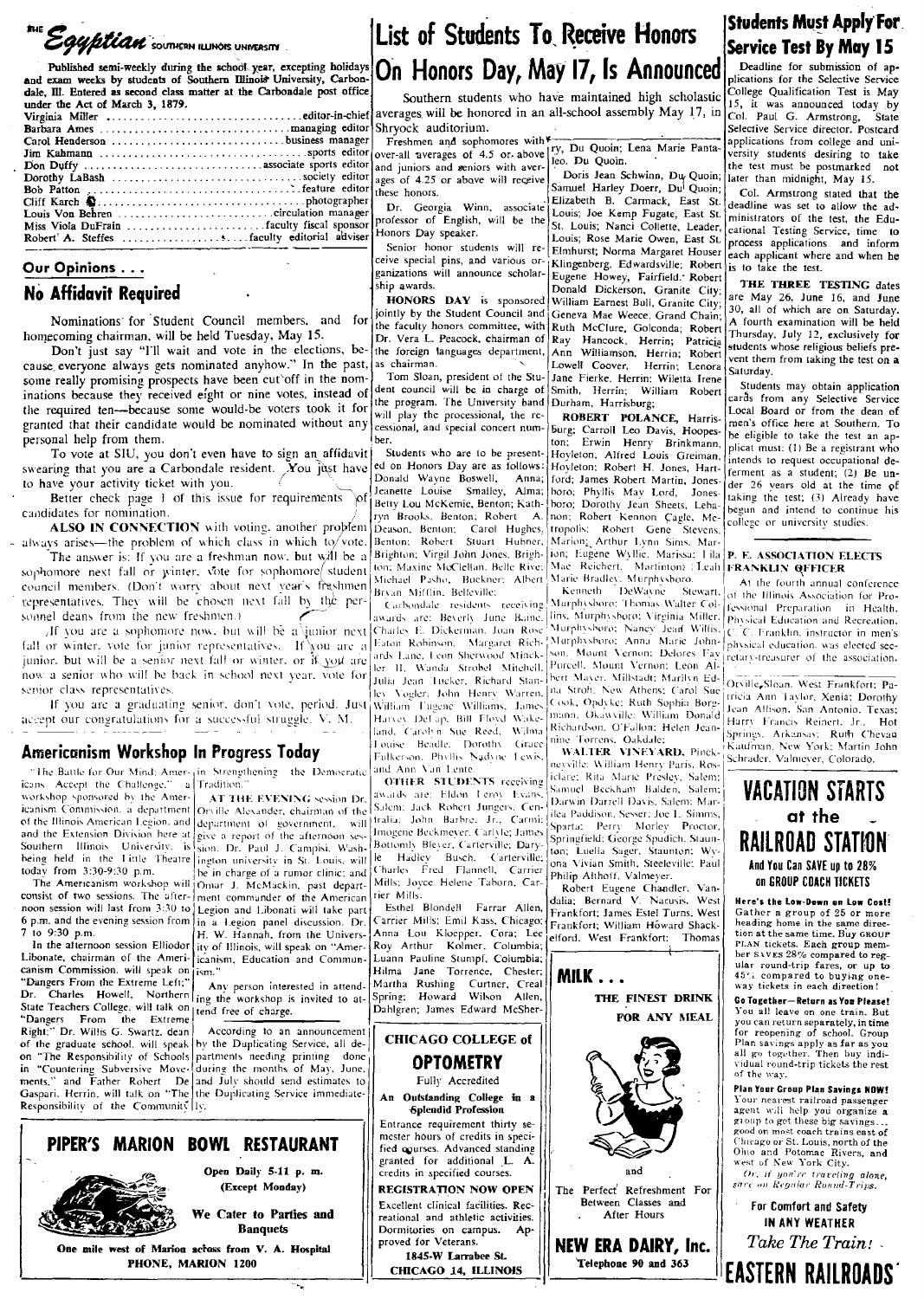## **SIU Society** Pi Kaps To Hold Charter's Dav by Dott LaBash

CHI DELTA CHI has elected Jim Throgmorton and Bob Swoboda to represent the fraternity in the Most Valpable Fraternity Man contest . . . Allen Spaulding, member of the Air Corps Reserve, has reported for active duty.

PI KAPPA SIGMA sorority will hotd its annual Charter's Day dinner next Thursday . . . Entries in the Greek Week Card tournament are Joanne Gee and Celia Hutton, Pinochle; Mary Ann Klingenburg and Mary Lou Wright, Canasta ... Pi Kaps on Greek Week committees are: Mary Jo Zumer, Tea chairman; Mary Ann Klingenburg, picnic; Joann Cunningham, public-<br>ity . . . Alum Mildred Waidelis who is now working in Milwaukee, visited the chapter house Monday.

TAU KAPPA EPSILON fraternity has selected Jack Flynn and Bob Lupella to represent the Tekes in the most valuable fraternity man contest.

TRI SIGS Carol Krusen, Glenna Morris, Jane Kenny, Ada Griffith,<br>Jan Mayer, Jean Palmer, Wilma Beadle, Betty Nebughr, and housemother Mrs. Mary Coffey attended the performance of "Good News" at Southeast Missouri State Teachers College, Cape Girardeau, Mo.

## **CLASSIFIED ADVERTISING**

RATES. 5c per word with minimum charge of 50c.

SPECIAL-Ham Sandwich with potato salad, cottage cheese, 40c; Fried Chicken Dinner, two vegetables and salad, 55c. C. & 'H. Bus Cafe.

LIGHT HAULING and package delivery. City Delivery Service. Phone 480.

Wisely

Florist

204 W. Oak St.

**Yellow Cab** 

Quick, Reliable Service

Running All Points

 $25c$ 

Phone 68

has more than 1,000 students in four schools under her supervision. She also directs an elementary<br>school choir of 125 voices, a jun-

chairman of the Southern Illinois

and concert. MRS. SWINDELL and Wakeland will conduct a combined elementary, junior, senior, and boys chorus in three numbers, including "Snow White Fantasie," arranged<br>by Wilson; "List the Cherubic Hosts," Gaul; and "The Lord Bless<br>You and Keep You," by Lutkin. This will be followed by two dances-"The Spanish Circle" and 'Varsoviene''-by a university folk dance group, under direc-

Under the direction of John Schork, the high school chorus will sing "A New World," Savino:<br>"150th Psalm," Lewandowski; and  $\sin g$ "Set Down Servant," arranged by Waring. Schork has been contributing to Southern Illinois music since 1937. Before coming to Harrisburg high school as director of vocal music, he was director and supervisor of public school music<br>for seven years. During this time, he sang leading tenor roles in pro-



(continued from page 1) voice of Linda Darnell in the movie, "Everybody Does It."

Miss Spann will also be accompanied by Mrs. Mitchell. She will sing "Un Bel di Vedremo," from 'Madame Butterfly," by Puccini; "Go 'Way from my Window," an Appalachian folk song arranged by Niles; and "Love Went A-Riding," by Bridge.

and band and high school band for the festival performance were selected from the top 20 percent in the respective organizations in the area schools. From these lists, a group of 1,000 singers from elementary schools (fifth to eighth<br>grades), 250 elementary bandsmen, were assembled.

Mrs. Glen Morris will direct the elementary band. First as a teachet of piano and later in the public schools. Mrs. Morris has been training young musicians for 20<br>years. She has served as director of instrumental music in the Carbondale city schools for the past eight years, and is chairman of the southern district of the Illinois Grade School Band association. The elementary band will play "Com-<br>manding Officer March," by Erang-"Comkiser; "Hymn of Freedom/ Tolmage; "Sun Valley Mountains," Ogden; and "Washington Post<br>March." Sousa. The last number will also feature baton twilling by "Sugar" Beninati, Pincknevville.

directed by Mrs. Mary Swindell, ior high school girls chorus of 60,

tion of Miss Roberta Wheeler.

auctions of "Faust," "Bartered<br>Bride," "Martha," and several other operas as well as oratorios. During the war he directed military choirs for both Catholic and Protestant services,' He was supervisor

of entertainment for men over-

THE ELEMENTARY chorus

The elementary chorus will sing<br>
"Bless This House." by Brahe-<br>
Taylor, and "Barn Dapce." Elliott. school music for 16 years. As supervisor of vocal music in the Carbondale elementary schools, she chorus of 40 voices. As this vear's rangements for the annual festival

seas, including USO activities. THE HIGH SCHOOL band will perform three numbers under the .<br>baton of Theodore Paschedag, who has played an important role

in Southern Illinois music since 1930. He organized many of the bands which have become some of the finest in the state, including organizations at West Frankfort, -<br>Mt Vernon, Benton, Du Quoin, and Golconda.

He began his career at West Frankfort in 1931 and is still servand 210 high school bandsmen ing as director of instrumental music there. He has also served as president of state and regional music associations. In the field of competition, his bands have never lost a district contest in Southern Illinois. The band will present Hay dn's "Orlando Palandrino," Ben-<br>nett's "Broadcast from Brazil," and Sousa's "Fairest of the Fair." On the last number, a group of Southern Illinois twirlers, under the supervision of Louis Waters of Southern, will perform.

CLIMAXING the program, Burl Ives, native of Newton who has distinguished himself as a singer of folk songs throughout America, will present a 30-minute program<br>of songs and comments. Ives has appeared on radio, television, and recordings, as well as in a number of films and stage productions.

Concluding the program, the<br>combined choirs and bands will who has devoted herself to public perform Wilhousky's arrangement of "Battle Hymn of the Republic." under the direction of Paschedag and Schork,

University and university school students will be admitted to the festival upon presentation of their activity tickets. In case of rain, Ives will present a concert in Shrvock voices, and junior high school boxs auditorium, and the festival will be postponed until Sunday evening. In case of bad weather all weekend. Vocal association, she made ar- further postponement will be made until next week. Announcements of any postponements will be made over area radio stations tomorrow.

### Zoology Students Make Special Field Trip

Southern zoology students left counter a special field trip to<br>today on a special field trip to<br>Tiptonville, Tenn., to make a first-hand study of birds and wildlife in the area.

Miss Hilda Stein, associate pro fessor of zoology, has been conducting annual field trips along the same route since 1930.

In addition to Miss Stein, faculty members accompanying the<br>students on the trip are Dr. Willard M. Gersbacher, chairman of the department, and Dr. Reino S. Freeman, assistant professor of<br>zoology. There are 36 students taking the trip.

### STUDENT CENTER WILL BE OPEN ON WEEK DAYS

Hours that the Student Center open as as follows:

Weekdays-8, a.m. to 6 p.m.<br>Saturdays-1 p.m. ot 6 p.m. Sundays  $-3$  p.m. to 6 p.m. This is a correction of a typographical error in Tuesday's Egyptian which stated the Student Center was open on Wednesdays from 8 a.m. to 6 p.m. The Student Center will be open on all weekdays at this time instead of just on the society on Thursday, May 24, Wednesdays.

## **AFROTC Students Students May Take Outdoor Courses** May Be Deferred

Students enrolled under the Air Force ROTC program at Southern may be eligible for deferment from military service and may qualify for commissions upon graduation, Clark Davis, dean of men, has reported.

Selected students between the ages of 18 and 26 who are enrolled in degree-granting courses of study may be deferred for the school year, Davis said. In addition, the student who ranks high in his class academically and shows a potentiality for leadership is virtually assured of deferment from military service until completion of his college education. Enrollment quotas and deferment quotas have not yet been determined.

The college freshman enrolled<br>in the AFROTC next fall at Southern will study leadership, drill, exercise of command, and other basic military subjects in his first year. For sophomores military study will include aerodynamics and propulsion, weather, navigation, and applied air power, in addition to basic subjects. There will be two class meetings and one drill period each week.

SOUTHERN'S STUDENTS will be required to wear uniforms only during drill periods. The students will continue to take physical education as a part of their regular HAY RIDE TUESDAY curriculum.

When a student finishes his first two years of ROTC training, he will be eligible to apply for admission to the adavneed course. Applicants will be selected by Southern's president, D. W. Morris, and the professor of air science and tactics. A student selected for advanced work will sign an agreement to continue in the ROTC during the remainder of his undergraduate courses and to attend summer camp when ordered to do so.

While a student is completing junior and senior years, he is entitled to a monetary allowance, and when he attends summer camp for six weeks, he is paid \$75 per month

In Southern's Reserve Officer Fraining Corps advanced course, which comprises the third and fourth years of academic study, the student specializes in one of the Air Force career fields.

When SIU students have completed their four years in the AF ROTC they will be commissioned as second lieutenants in the United States Air Force Reserve.

## **New SIU Honor Soiety Elects Officers, Members**

Southern's new Honor Society. which was just recently established, has elected officers for the next year. They are as follows: W. C. McDaniel, chairman of the mathematics department, president; Dr. Vera Peacock, chairman of the forefgn language department, vice-<br>president; and Dr. A. H. Black, associate professor of mathematics, secretary-treasurer.

A group of seniors and graduate students have been elected to membership in the society. These students will be notified within a few days, and the list of names will be announced after their acceptances are received.

Initiates will be entertained by lat the Giant City Lodge.

### High school and college students will be able to attend summer school out-of-doors by taking cours-

es to be offered by Southern in state and federal recreation areas. At Little Grassy Lake, high

school students will camp outdoors for one week periods while they study botany, geography, zoology, conservation or other courses which deal largely with nature.

University students may spend seven weeks at an open air education laboratory in Giant City State Park, from June 11 to August 3. They will be allowed 12 quarter hours of credit in courses similar to those planned on the high school level. They will pay \$11 a week for room and board at Giant City during the seven weeks.

Purpose of the camps, cording to W. H. Freeberg, assistant professor of physical education, is to give students experiences in primitive camp life while they learn about nature by observation and organized academic training.

students will Between classes. study fish and wildlife management and soil conservation. Other activities will include boating, swimming, camp craft, nature lore, hiking and campfire programs.

## INDEPENDENTS TO SPONSOR

The Independent Student Association is sponsoring a hay ride and wiener roast for all members Tuesday, May 15. Students planning to attend should meet at the Cafeteria at 7 p.m. A charge of 25 cents per person will be made.

Students interested in playing in the ISA pep band should contact<br>Freda Gower at the Spider Web.







'Music Under the Stars'...